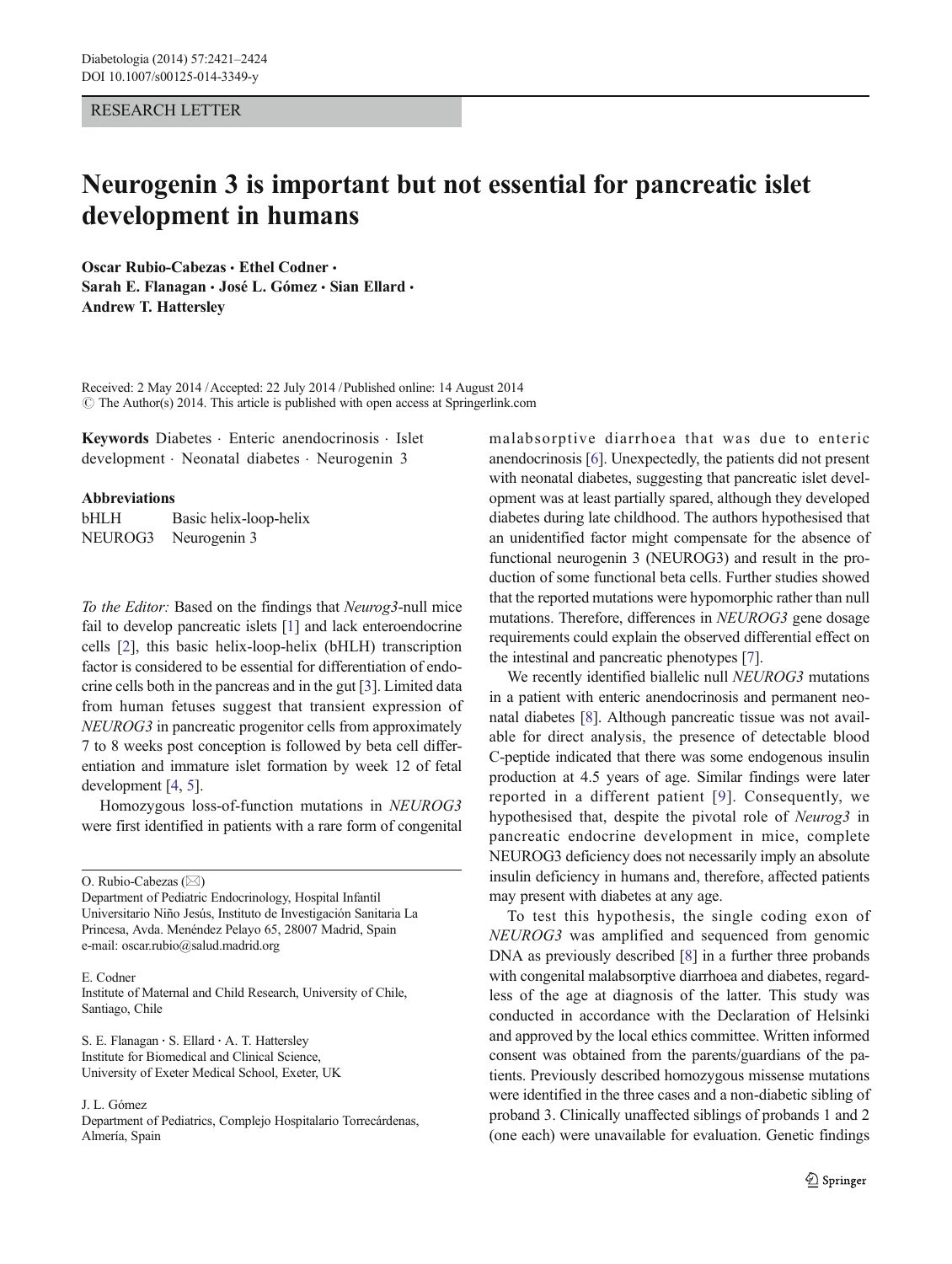<span id="page-1-0"></span>

| Table 1 Clinical and molecular findings in patients with NEUROG3 deficiency |                                                              |                          |                        |                          |                                                                                                                        |                          |                         |                                                                  |                                                                                                         |                              |                                         |
|-----------------------------------------------------------------------------|--------------------------------------------------------------|--------------------------|------------------------|--------------------------|------------------------------------------------------------------------------------------------------------------------|--------------------------|-------------------------|------------------------------------------------------------------|---------------------------------------------------------------------------------------------------------|------------------------------|-----------------------------------------|
|                                                                             | Proband 1                                                    | Proband <sub>2</sub>     | 3<br>Proband           | Sibling of<br>proband 3  | Ref. [6]                                                                                                               | Ref. [6]                 | Ref. [6]                | Ref. [8]                                                         | Ref. [9]                                                                                                | Ref. [10]                    | Ref. [11]                               |
| Sex                                                                         | Female                                                       | Male                     | Female                 | Male                     | Male                                                                                                                   | Male                     | Male                    | Female                                                           | Female                                                                                                  | Female                       | Female                                  |
| Age at report                                                               | $24$ years                                                   | 17 years                 | 18 years               | 23 years                 | Deceased at 2 years<br>(sepsis following<br>liver-intestinal<br>transplant at<br>11 months<br>orthotopic<br>$2$ years) | 8 years                  | 9 years                 | 7 years                                                          | Deceased at 10 months<br>parenteral nutrition)<br>(chronic cholestatic<br>secondary to<br>liver disease | 20 months                    | 3 months                                |
| Consanguinity                                                               | $\tilde{z}$                                                  | $\tilde{z}$              | Yes                    | Yes                      | Yes                                                                                                                    | Not reported             | Not known               | $\tilde{z}$                                                      | Denied but from same<br>region in Ecuador                                                               | Yes                          | Yes                                     |
| NEUROG3 gene<br>Mutations in                                                | c.404T>C<br>c.404T > C                                       | c.404T > C<br>c.404T > C | c.319C>A<br>c.319C > A | c.319C > A<br>c.319C > A | c.319C > A<br>c.319C > A                                                                                               | c.278G > T<br>c.278G > T | c.278G > T<br>c.278G>T/ | c.404T > C<br>c.82G > T                                          | c.367G>T/c.367G>T                                                                                       | c.510dupG<br>$c.510$ dup $G$ | not reported<br>Homozygous<br>mutation, |
| on NEUROG3<br>Predicted change<br>protein                                   | L135P/L135P                                                  | LI35P/LI35P              | R107S/R107S            | R107S/R107S R107S/R107S  |                                                                                                                        | R93L/R93L                | R93L/R93L               | E28X/L135P                                                       | E123X/E123X                                                                                             | S171fsX68<br>S171fsX68/      | Not reported                            |
| Birthweight (g)                                                             | 2,250                                                        | 2,250                    | 2,575                  | 3,100                    | 2,530                                                                                                                  | 2,720                    | 2,334                   | 1,910                                                            | 1,960                                                                                                   | 3,040                        | Not reported                            |
| malabsorptive<br>diarrhoea<br>Congenital                                    | Yes                                                          | Yes                      | Yes                    | Yes                      | Yes                                                                                                                    | Yes                      | Yes                     | Yes                                                              | Yes                                                                                                     | Yes                          | Yes                                     |
| Enteric anendocrinosis Unknown                                              |                                                              | Unknown                  | Unknown                | Unknown                  | Yes                                                                                                                    | Yes                      | Yes                     | Yes                                                              | Yes                                                                                                     | Yes                          | Yes                                     |
| Pancreatic exocrine<br>insufficiency                                        | Yes                                                          | Yes                      | $\frac{1}{2}$          | $\frac{1}{2}$            | $\tilde{z}$                                                                                                            | $\tilde{z}$              | $\tilde{z}$             | $\frac{1}{2}$                                                    | Yes                                                                                                     | Yes                          | Not reported                            |
| Pancreatic imaging                                                          | Hypoplastic<br>pancreas                                      | Normal                   | $\tilde{z}$            | $\frac{1}{2}$            | Not reported                                                                                                           | Not reported             | Not reported            | Normal                                                           | Normal                                                                                                  | Not reported                 | Not reported                            |
| Diabetes mellitus                                                           | Yes                                                          | Yes                      | Yes                    | $\overline{\mathsf{x}}$  | $\tilde{z}$                                                                                                            | Yes                      | Yes                     | Yes                                                              | Yes                                                                                                     | $\tilde{z}$                  | Not reported                            |
| Age at presentation                                                         | 3 weeks                                                      | 13 years                 | 12 years               |                          |                                                                                                                        | 8 years                  | 8 years                 | 3 weeks                                                          | 5 months                                                                                                |                              |                                         |
| Subtype                                                                     | relapsed at<br>diabetes,<br>neonatal<br>6 years<br>Transient | diabetes<br>Permanent    | diabetes<br>Permanent  | $\overline{1}$           | $\overline{1}$                                                                                                         | diabetes<br>Permanent    | diabetes<br>Permanent   | diabetes<br>neonatal<br>Permanent                                | Permanent neonatal<br>diabetes                                                                          | $\overline{1}$               |                                         |
| Serum C-peptide<br>(mool/l)                                                 | 0.04 (postprandial) 0.4 (postprandial) 0.4 (fasting)         |                          |                        | 0.5 (fasting)            | Not reported                                                                                                           |                          |                         | Not reported Not reported 0.5 (postprandial) 0.6 (feeding status | not reported)                                                                                           | Not reported                 | Not reported                            |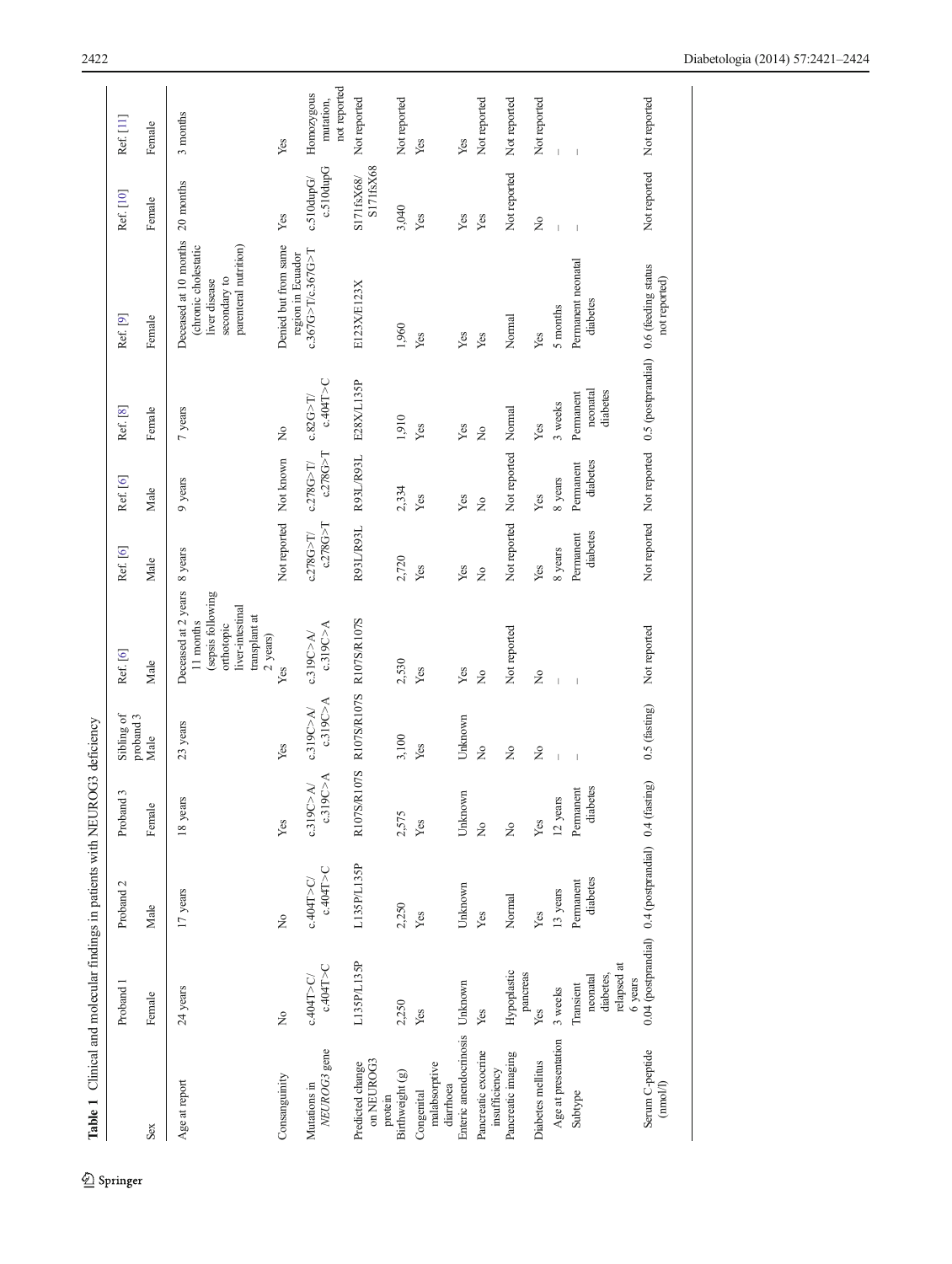<span id="page-2-0"></span>and the most significant clinical features of these patients are depicted in Table [1](#page-1-0), along with similar data from all previous case reports on children with biallelic NEUROG3 mutations for comparison [6, [8](#page-3-0)–[11](#page-3-0)]. Early-onset severe malabsorptive diarrhoea was a common finding in the 11 patients, with enteric anendocrinosis demonstrated in all cases where this condition was investigated on intestinal biopsies. Absence of enteroendocrine cells was not specifically investigated in any of the four patients included in this study, but it has previously been reported in patients with the same NEUROG3 mutations [6, [8](#page-3-0)]. Typically, the intestinal failure requires long-term parenteral nutrition initially, but oral feedings are increasingly tolerated and parenteral nutrition can eventually be discontinued. Low fecal elastase or trypsin levels have been reported in some but not all cases, suggesting that pancreatic exocrine insufficiency represents a functional defect secondary to a lack of cholecystokinin and secretin, the enteric hormones that stimulate pancreatic exocrine secretion [\[10](#page-3-0)].

No evident genotype–phenotype correlation exists between NEUROG3 mutations and pancreatic endocrine function. NEUROG3 deficiency can lead to a number of different phenotypes of diabetes, including permanent neonatal diabetes, relapsing transient neonatal diabetes and childhood-onset permanent diabetes. In either case, insulin production is partially spared, as indicated by detectable, although relatively low, C-peptide levels. Furthermore, none of the diabetic patients has ever presented with severe hyperglycaemia or ketosis, not even during acute intercurrent illness, which also supports the persistence of some residual endogenous insulin production. This relative insulin deficiency might be due in part to a lack of incretin hormones (glucagon-like peptide 1, glucose-dependent insulinotropic peptide) from the gut, a hypothesis that has not been tested in NEUROG3-deficient patients so far. However, diabetes does not universally present during childhood or young adulthood, as evidenced by the non-diabetic 23-year-old male patient, although it might develop later on. In addition, the same genotype can cause different diabetic phenotypes both between and within kindreds. Overall, the data available suggest that either genetic or non-genetic modifiers are likely to play a role in the penetrance and expressivity of diabetes in NEUROG3 biallelic mutation carriers.

The presence of some residual endogenous insulin secretion in patients with NEUROG3 deficiency suggests that, in contrast to mice [3], a redundant NEUROG3-independent pancreatic endocrine developmental pathway might exist in humans so that NEUROG3 is not absolutely required for differentiation of pancreatic progenitors into islet cell precursors. In this sense, it has recently been reported that ASCL1B, another bHLH transcriptor factor, initiates the endocrine cell differentiation programme instead of NEUROG3 in zebrafish [\[12\]](#page-3-0). Further research in this area will help clarify the exact role of NEUROG3 in human pancreatic development.

In summary, NEUROG3 deficiency produces a rare clinical syndrome characterised by severe malabsorptive diarrhoea from early life and mild diabetes with a variable age of onset. This finding suggests that NEUROG3 is important but not essential for beta cell development and function in humans.

Acknowledgements We are grateful to A. Damhuis for technical assistance (Department of Molecular Genetics, Royal Devon & Exeter NHS Foundation Trust, Exeter, UK). Some of the data were presented as an abstract at the 38th Annual Meeting of the International Society for Pediatric and Adolescent Diabetes (ISPAD) in 2012.

Funding ORC is funded by a Juan Rodés Clinical Research Fellowship (JR13/00018) from the Instituto de Salud Carlos III, Spain. SE and ATH are employed as core members of staff within the National Institute for Health Research funded Exeter Clinical Research Facility.

This study received funding from the Instituto de Salud Carlos III, Spain (CP11/00263) and the European Community's Seventh Framework Programme (FP7/2008-2012) under grant agreement No. 223211 (Collaborative European Effort to Develop Diabetes Diagnostics, CEED3), BOLD (EU FP7-PEOPLE-ITN-2008 Biology of Liver and Pancreatic Development and Disease), Diabetes UK and a Wellcome Trust Senior Investigator Award to SE and ATH.

Duality of interest The authors declare that there is no duality of interest associated with this manuscript.

Contribution statement ORC, SEF, SE, and ATH designed the study. ORC, EC, SEF, and JLG acquired and/or analysed the data. ORC wrote the manuscript. All authors reviewed and revised the manuscript critically. All authors approved the final version of the manuscript. ATH is the guarantor of this work and, as such, had full access to all of the study data and takes full responsibility for the integrity of the data.

Open Access This article is distributed under the terms of the Creative Commons Attribution License which permits any use, distribution, and reproduction in any medium, provided the original author(s) and the source are credited.

## References

- 1. Gradwohl G, Dierich A, LeMeur M, Guillemot F (2000) neurogenin3 is required for the development of the four endocrine cell lineages of the pancreas. Proc Natl Acad Sci U S A 97:1607–1611
- 2. Jenny M, Uhl C, Roche C et al (2002) Neurogenin3 is differentially required for endocrine cell fate specification in the intestinal and gastric epithelium. EMBO J 21:6338–6347
- 3. Rukstalis JM, Habener JF (2009) Neurogenin3: a master regulator of pancreatic islet differentiation and regeneration. Islets 1:177–184
- 4. Lyttle BM, Li J, Krishnamurthy M et al (2008) Transcription factor expression in the developing human fetal endocrine pancreas. Diabetologia 51:1169–1180
- 5. Jennings RE, Berry AA, Kirkwood-Wilson R et al (2013) Development of the human pancreas from foregut to endocrine commitment. Diabetes 62:3514–3522
- 6. Wang J, Cortina G, Wu SV et al (2006) Mutant neurogenin-3 in congenital malabsorptive diarrhea. N Engl J Med 355:270– 280